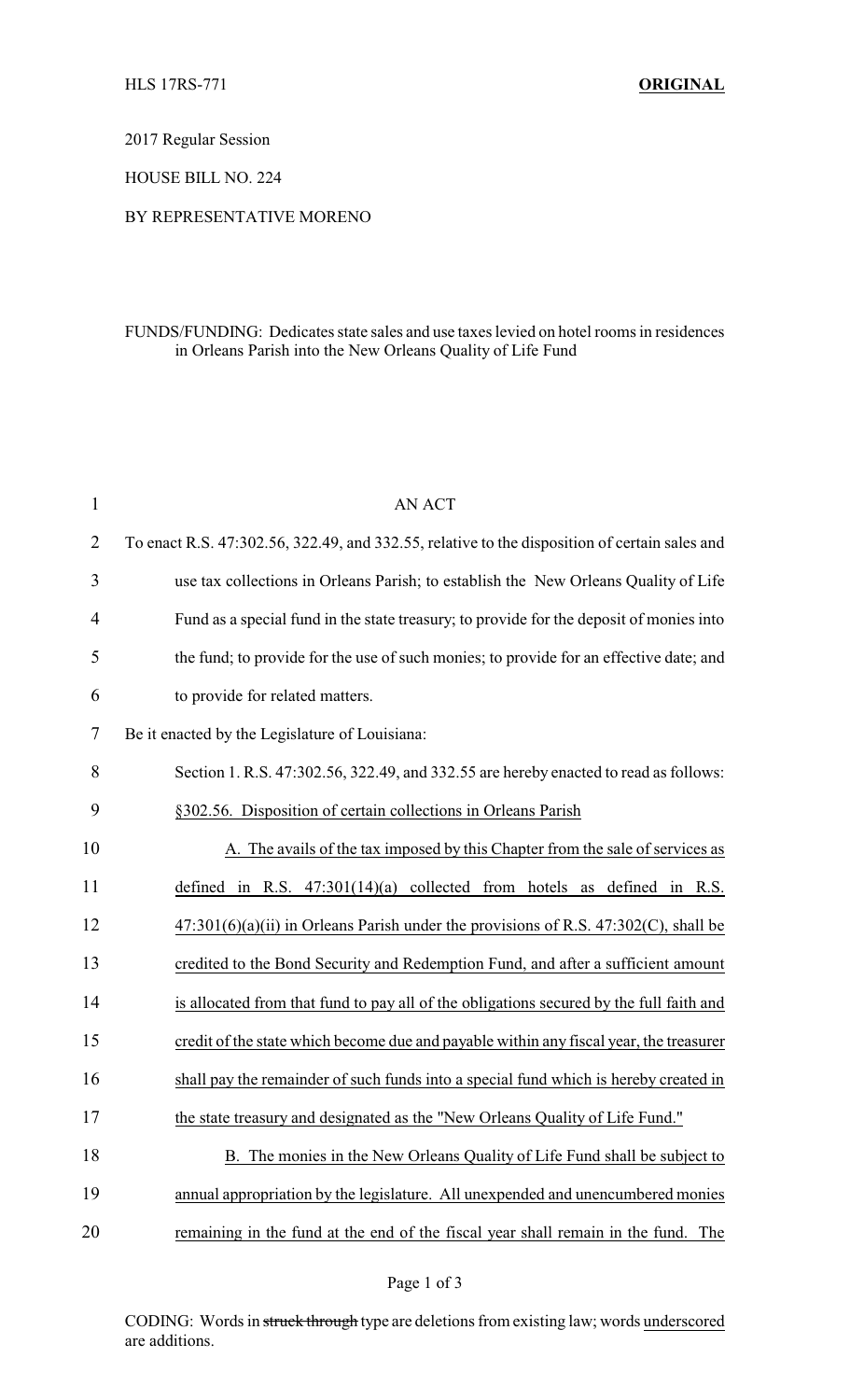| $\mathbf{1}$   | monies in the fund shall be invested by the treasurer in the same manner as the          |
|----------------|------------------------------------------------------------------------------------------|
| $\overline{2}$ | monies in the state general fund, and all interest earned shall be deposited into the    |
| 3              | state general fund.                                                                      |
| 4              | C. Monies appropriated from the fund shall be available for use by the city              |
| 5              | of New Orleans to improve the quality of life of its residents, including but not        |
| 6              | limited to code enforcement, law enforcement, sanitation, emergency medical              |
| 7              | services, fire protection, and street repairs and improvements.                          |
| 8              | $\ast$<br>*<br>$\ast$                                                                    |
| 9              | §322.49. Disposition of certain collections in Orleans Parish                            |
| 10             | A. Notwithstanding the provisions of R.S. 47:322.38, the avails of the tax               |
| 11             | imposed by R.S. 47:321 from the sales of services as defined in R.S. $47:301(14)(a)$     |
| 12             | collected from hotels as defined in R.S. $47:301(6)(a)(ii)$ in Orleans Parish under the  |
| 13             | provisions of R.S. 47:321(C) and 322, as applicable, shall be credited to the Bond       |
| 14             | Security and Redemption Fund, and after a sufficient amount is allocated from that       |
| 15             | fund to pay all of the obligations secured by the full faith and credit of the state     |
| 16             | which become due and payable within any fiscal year, the treasurer shall pay the         |
| 17             | remainder of such funds into the New Orleans Quality of Life Fund as provided in         |
| 18             | and subject to the provisions of R.S. 47:302.56.                                         |
| 19             | $\ast$<br>*<br>*                                                                         |
| 20             | §332.55. Disposition of certain collections in Orleans Parish                            |
| 21             | Notwithstanding the provisions of R.S. 47:332.10, the avails of the tax                  |
| 22             | imposed by R.S. 47:331 from the sales of services as defined in R.S. 47:301(14)(a)       |
| 23             | collected from hotels as defined in R.S. $47:301(6)(a)$ (ii) in Orleans Parish under the |
| 24             | provisions of R.S. $47:331(C)$ and 332 shall be credited to the Bond Security and        |
| 25             | Redemption Fund, and after a sufficient amount is allocated from that fund to pay        |
| 26             | all the obligations secured by the full faith and credit of the state which become due   |
| 27             | and payable within any fiscal year, the treasurer shall pay the remainder of such        |
| 28             | funds into the New Orleans Quality of Life Fund as provided in and subject to the        |
| 29             | provisions of R.S. $47:302.56$ .                                                         |